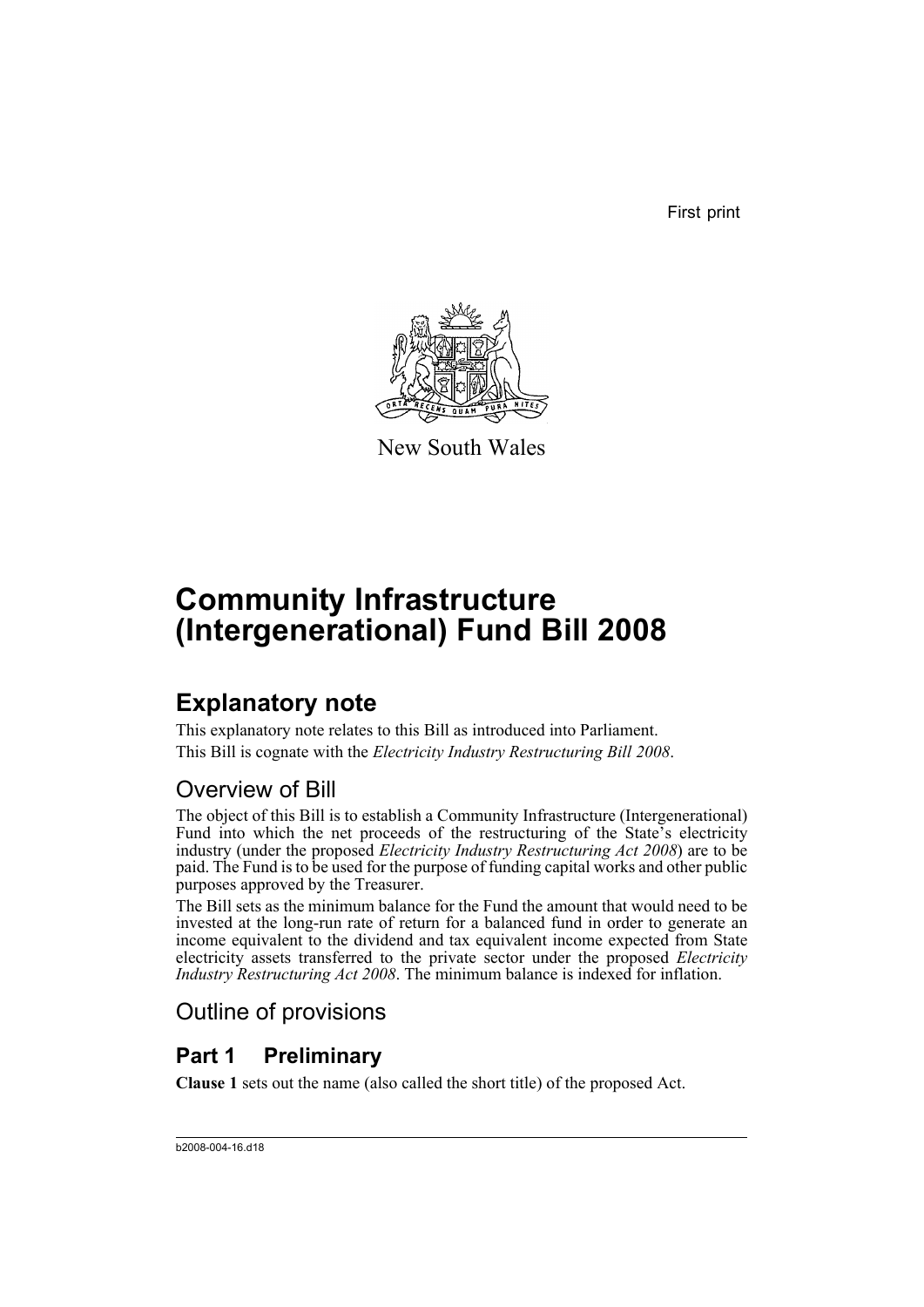Community Infrastructure (Intergenerational) Fund Bill 2008

Explanatory note

**Clause 2** provides for the commencement of the proposed Act on the date of assent to the proposed Act.

**Clause 3** defines certain words and expressions used in the proposed Act.

#### **Part 2 NSW Community Infrastructure (Intergenerational) Fund**

**Clause 4** establishes the NSW Community Infrastructure (Intergenerational) Fund in the Special Deposits Account.

**Clause 5** provides for payments into the Fund, including payment of the money required to be paid into the Fund under the proposed *Electricity Industry Restructuring Act 2008* as the net proceeds of the restructuring of the State's electricity industry under that Act.

**Clause 6** provides for the Fund to be applied for the purpose of the funding of capital works and other public purposes approved by the Treasurer. Payments can also be made for administrative expenses and deductions authorised for the purposes of the electricity industry restructuring.

**Clause 7** limits payments from the Fund for the funding of capital works and other public purposes by imposing the minimum balance requirement described in the Overview.

**Clause 8** requires the Treasurer to report on payments from the Fund during each financial year.

**Clause 9** provides for money in the Fund to be invested in the manner authorised by the *Public Authorities (Financial Arrangements) Act 1987*.

### **Part 3 Miscellaneous**

**Clause 10** provides for the delegation of the Treasurer's functions under the proposed Act.

**Clause 11** is a general regulation-making power.

**Clause 12** requires the proposed Act to be reviewed 5 years after it is enacted.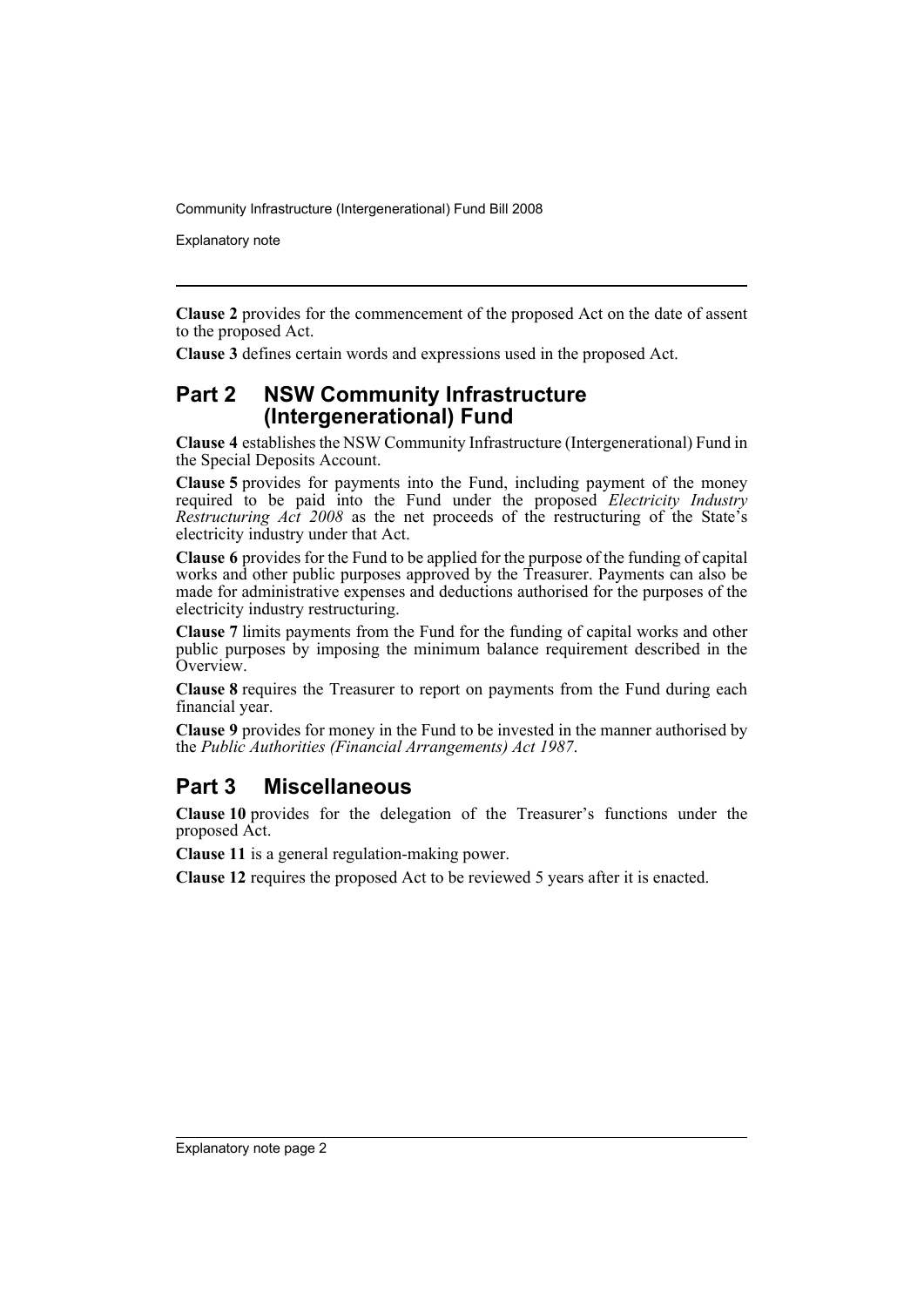First print



New South Wales

# **Community Infrastructure (Intergenerational) Fund Bill 2008**

## **Contents**

| Part 1 | <b>Preliminary</b>                                                                                                                                                                                                                            | Page        |
|--------|-----------------------------------------------------------------------------------------------------------------------------------------------------------------------------------------------------------------------------------------------|-------------|
|        | Name of Act<br>1<br>2<br>Commencement<br>3<br>Definitions                                                                                                                                                                                     | 2           |
| Part 2 | <b>NSW Community Infrastructure (Intergenerational)</b><br><b>Fund</b>                                                                                                                                                                        |             |
|        | <b>Establishment of Fund</b><br>4<br>5<br>Payments into the Fund<br>6<br>Payments from the Fund<br>7<br>Restrictions on payments from Fund—minimum balance<br>Annual report on expenditure from Fund<br>8<br>9<br>Investment of money in Fund | 3<br>3<br>4 |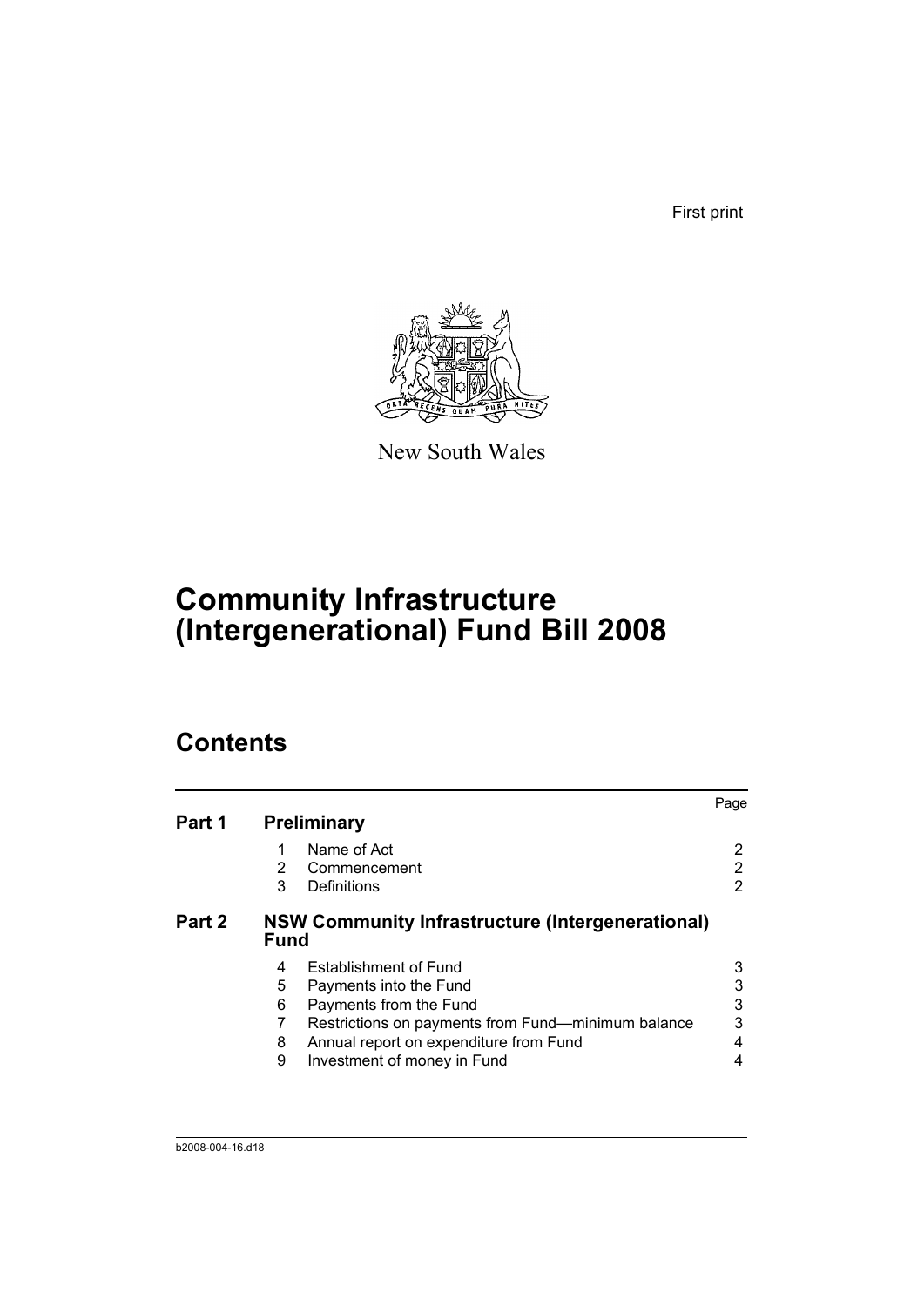Community Infrastructure (Intergenerational) Fund Bill 2008

Contents

### **[Part 3 Miscellaneous](#page-8-0)**

| 10 Delegation    | O |  |
|------------------|---|--|
| 11 Regulations   | 5 |  |
| 12 Review of Act | h |  |
|                  |   |  |

Page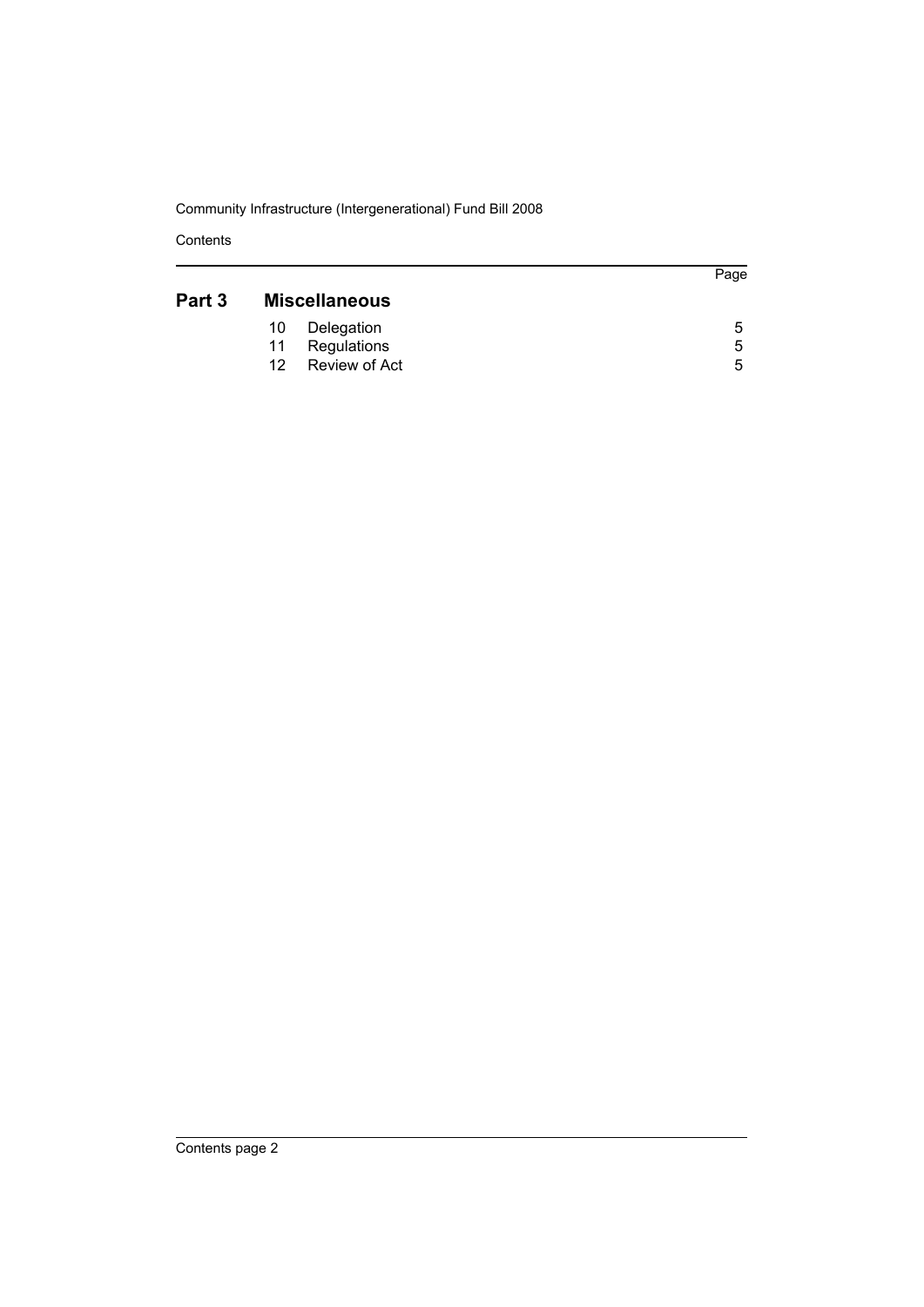

New South Wales

# **Community Infrastructure (Intergenerational) Fund Bill 2008**

No , 2008

### **A Bill for**

An Act to establish the Community Infrastructure (Intergenerational) Fund to provide funding for capital works and other public purposes.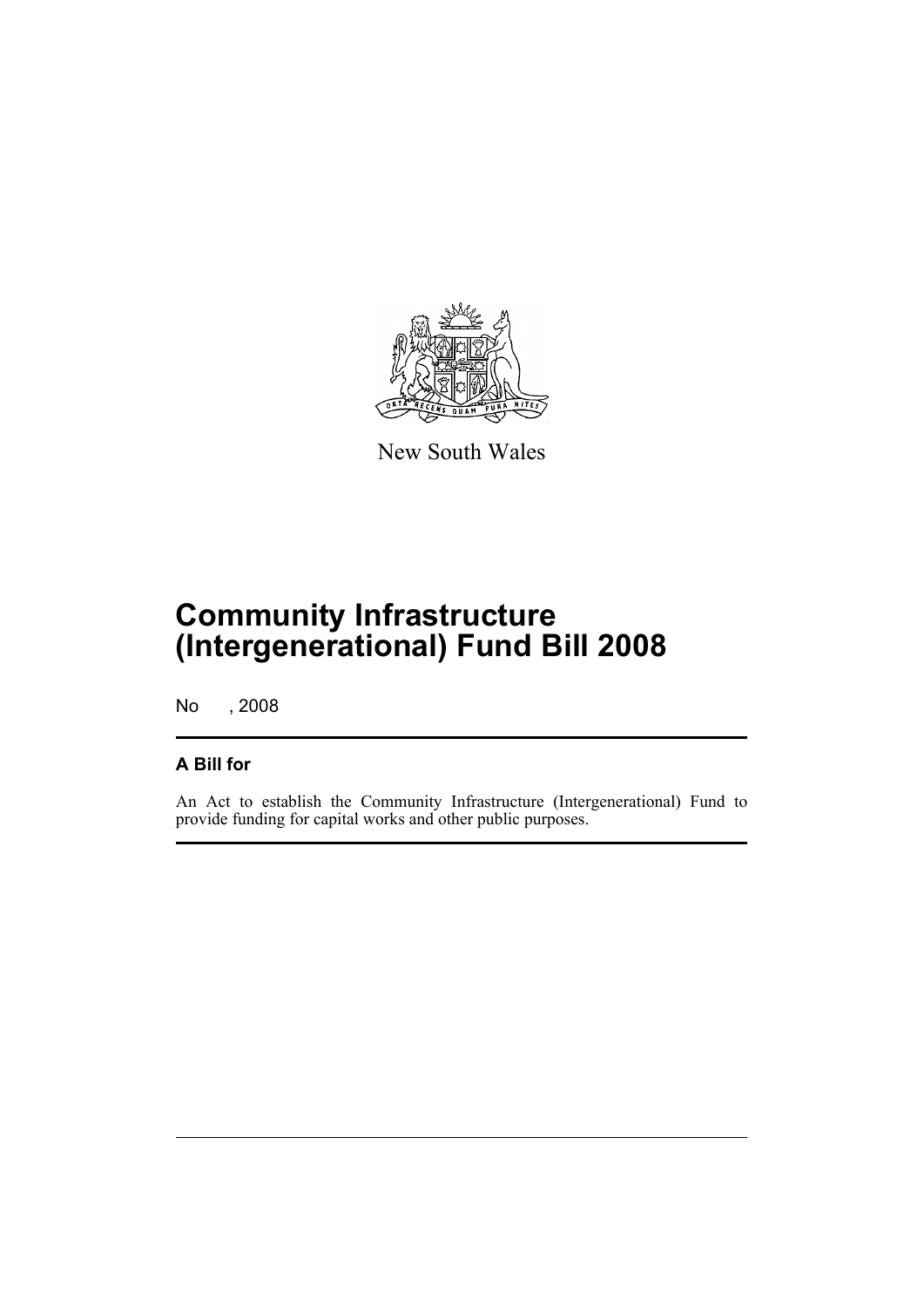### Clause 1 Community Infrastructure (Intergenerational) Fund Bill 2008

Part 1 Preliminary

<span id="page-5-3"></span><span id="page-5-2"></span><span id="page-5-1"></span><span id="page-5-0"></span>

| The Legislature of New South Wales enacts: |  | 1                                                                                                                                          |                     |
|--------------------------------------------|--|--------------------------------------------------------------------------------------------------------------------------------------------|---------------------|
| Part 1                                     |  | <b>Preliminary</b>                                                                                                                         | $\overline{2}$      |
| 1                                          |  | Name of Act                                                                                                                                | 3                   |
|                                            |  | This Act is the <i>Community Infrastructure (Intergenerational)</i> Fund<br>Act 2008.                                                      | $\overline{4}$<br>5 |
| $\mathbf{2}$                               |  | <b>Commencement</b>                                                                                                                        | 6                   |
|                                            |  | This Act commences on the date of assent to this Act.                                                                                      | 7                   |
| 3                                          |  | <b>Definitions</b>                                                                                                                         | 8                   |
|                                            |  | In this Act:                                                                                                                               | 9                   |
|                                            |  | <i>exercise</i> a function includes perform a duty.                                                                                        | 10                  |
|                                            |  | <i>function</i> includes a power, authority or duty.                                                                                       | 11                  |
|                                            |  | Infrastructure<br>Community<br>Fund<br>NSW <sub></sub><br>the<br><i>the</i><br>means<br>(Intergenerational) Fund established by section 4. | 12<br>13            |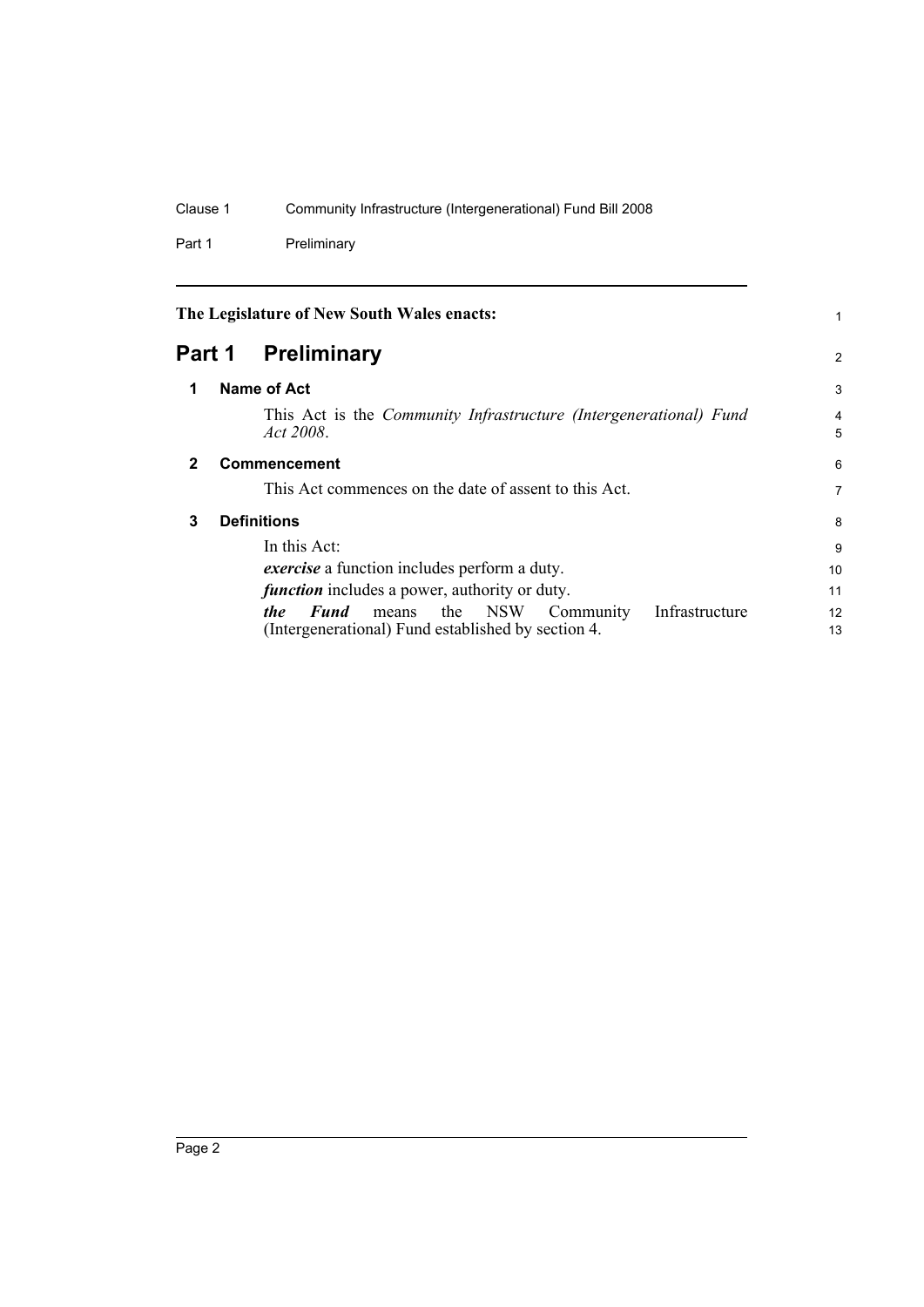| Community Infrastructure (Intergenerational) Fund Bill 2008 | Clause 4 |
|-------------------------------------------------------------|----------|
| NSW Community Infrastructure (Intergenerational) Fund       | Part 2   |

<span id="page-6-4"></span><span id="page-6-3"></span><span id="page-6-2"></span><span id="page-6-1"></span><span id="page-6-0"></span>

| Part 2 |                               |                                 | <b>NSW Community Infrastructure</b><br>(Intergenerational) Fund                                                                                                                                                                                                                                                                                                    | 1<br>$\overline{c}$              |  |
|--------|-------------------------------|---------------------------------|--------------------------------------------------------------------------------------------------------------------------------------------------------------------------------------------------------------------------------------------------------------------------------------------------------------------------------------------------------------------|----------------------------------|--|
| 4      |                               |                                 | <b>Establishment of Fund</b>                                                                                                                                                                                                                                                                                                                                       | 3                                |  |
|        | (1)                           |                                 | There is to be established in the Special Deposits Account a fund called<br>the NSW Community Infrastructure (Intergenerational) Fund.                                                                                                                                                                                                                             | 4<br>5                           |  |
|        | (2)                           |                                 | The Fund is to be administered by the Treasurer.                                                                                                                                                                                                                                                                                                                   | $\,6$                            |  |
| 5      |                               | <b>Payments into the Fund</b>   |                                                                                                                                                                                                                                                                                                                                                                    |                                  |  |
|        |                               |                                 | There is payable into the Fund:                                                                                                                                                                                                                                                                                                                                    | 8                                |  |
|        |                               | (a)                             | all money required to be paid into the Fund by or under the<br>Electricity Industry Restructuring Act 2008, and                                                                                                                                                                                                                                                    | 9<br>10                          |  |
|        |                               | (b)                             | all money appropriated by Parliament for the purposes of the<br>Fund, and                                                                                                                                                                                                                                                                                          | 11<br>12                         |  |
|        |                               | (c)                             | all money authorised or directed to be paid into the Fund by or<br>under any other Act or law, and                                                                                                                                                                                                                                                                 | 13<br>14                         |  |
|        |                               | (d)                             | the interest and any other amounts from time to time accruing<br>from the investments of the Fund.                                                                                                                                                                                                                                                                 | 15<br>16                         |  |
| 6      | <b>Payments from the Fund</b> |                                 |                                                                                                                                                                                                                                                                                                                                                                    |                                  |  |
|        |                               | There is payable from the Fund: |                                                                                                                                                                                                                                                                                                                                                                    | 18                               |  |
|        |                               | (a)                             | such amounts as the Treasurer may approve from time to time for<br>the purpose of the funding of capital works or for any other public<br>purpose, and                                                                                                                                                                                                             | 19<br>20<br>21                   |  |
|        |                               | (b)                             | administrative expenses incurred in relation to the Fund, and                                                                                                                                                                                                                                                                                                      | 22                               |  |
|        |                               | (c)                             | any deductions authorised to be made from the restructure<br>proceeds under the <i>Electricity Industry Restructuring Act 2008</i><br>(to the extent that those deductions have not been made from the<br>restructure proceeds before their payment into the Fund).                                                                                                | 23<br>24<br>25<br>26             |  |
| 7      |                               |                                 | Restrictions on payments from Fund-minimum balance                                                                                                                                                                                                                                                                                                                 | 27                               |  |
|        | (1)                           | Fund.                           | A payment for the purpose of the funding of capital works or for any<br>other public purpose may not be made from the Fund if the balance<br>standing to the credit of the Fund is less than the required minimum<br>balance for the Fund or the payment would reduce the balance standing<br>to the credit of the Fund below the required minimum balance for the | 28<br>29<br>30<br>31<br>32<br>33 |  |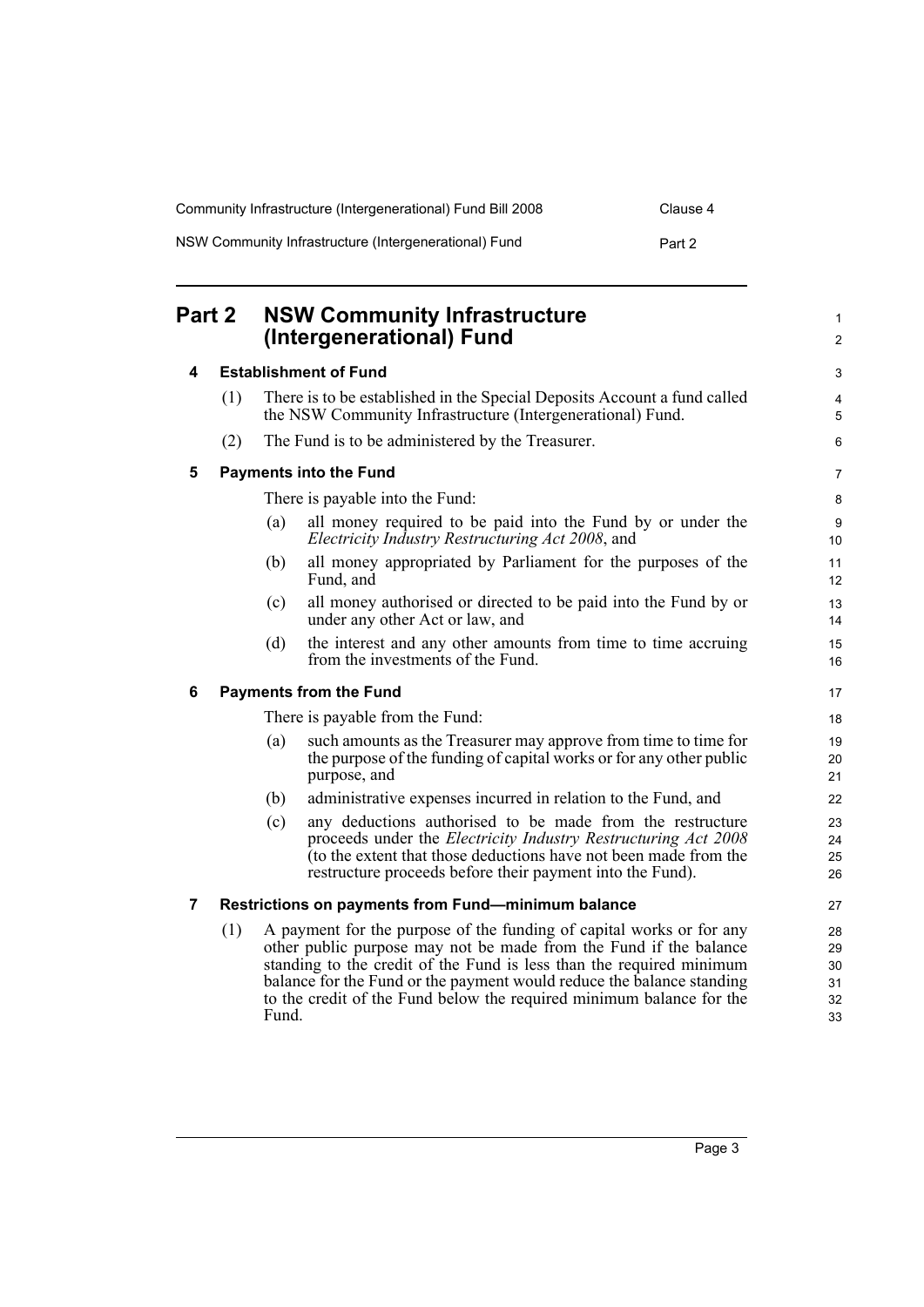### Clause 8 Community Infrastructure (Intergenerational) Fund Bill 2008

## Part 2 NSW Community Infrastructure (Intergenerational) Fund

<span id="page-7-1"></span><span id="page-7-0"></span>

|   | (2) | The <i>required minimum balance</i> for the Fund is the amount that would<br>need to be invested at a rate of return determined by the Secretary to be<br>the long-run rate of return for a balanced fund in order to generate an<br>income equivalent to the dividend and tax equivalent income that would<br>otherwise have been expected to have been received by the State in<br>respect of transferred State electricity assets. | $\mathbf{1}$<br>$\overline{c}$<br>$\mathfrak{S}$<br>$\overline{4}$<br>5<br>6 |
|---|-----|---------------------------------------------------------------------------------------------------------------------------------------------------------------------------------------------------------------------------------------------------------------------------------------------------------------------------------------------------------------------------------------------------------------------------------------|------------------------------------------------------------------------------|
|   | (3) | The Secretary is to determine that expected dividend and tax equivalent<br>income and for that purpose is to have regard to the Budget forward<br>estimates for the businesses concerned.                                                                                                                                                                                                                                             | $\overline{7}$<br>8<br>9                                                     |
|   | (4) | The required minimum balance for the Fund is to be adjusted for<br>inflation by increasing it at the rate of increase in the Consumer Price<br>Index (All Groups Index) for Sydney over the relevant adjustment<br>period.                                                                                                                                                                                                            | 10 <sup>1</sup><br>11<br>12<br>13                                            |
|   | (5) | In this section:                                                                                                                                                                                                                                                                                                                                                                                                                      | 14                                                                           |
|   |     | <b>Secretary</b> means the Secretary of the Treasury.                                                                                                                                                                                                                                                                                                                                                                                 | 15                                                                           |
|   |     | <i>transferred State electricity assets</i> means State electricity assets (as<br>defined in the <i>Electricity Industry Restructuring Act 2008</i> ) that are<br>transferred to the private sector pursuant to the authorised restructuring<br>under that Act.                                                                                                                                                                       | 16<br>17<br>18<br>19                                                         |
| 8 |     | Annual report on expenditure from Fund                                                                                                                                                                                                                                                                                                                                                                                                | 20                                                                           |
|   | (1) | Within 3 months after the end of each financial year, the Treasurer is to<br>provide a report detailing the amounts paid from the Fund during the<br>financial year and the purposes for which those payments were made.                                                                                                                                                                                                              | 21<br>22<br>23                                                               |
|   | (2) | Each report is to be tabled in each House of Parliament within 6 months<br>after the end of the financial year to which it relates.                                                                                                                                                                                                                                                                                                   | 24<br>25                                                                     |
|   | (3) | The Treasurer is to publish each report.<br>Note. The Fund is required to be audited by the Auditor-General under the<br>Public Finance and Audit Act 1983.                                                                                                                                                                                                                                                                           | 26<br>27<br>28                                                               |
| 9 |     | <b>Investment of money in Fund</b>                                                                                                                                                                                                                                                                                                                                                                                                    | 29                                                                           |
|   |     | The Treasurer may invest money in the Fund in such manner as may be<br>authorised by the Public Authorities (Financial Arrangements) Act<br>1987.                                                                                                                                                                                                                                                                                     | 30<br>31<br>32                                                               |